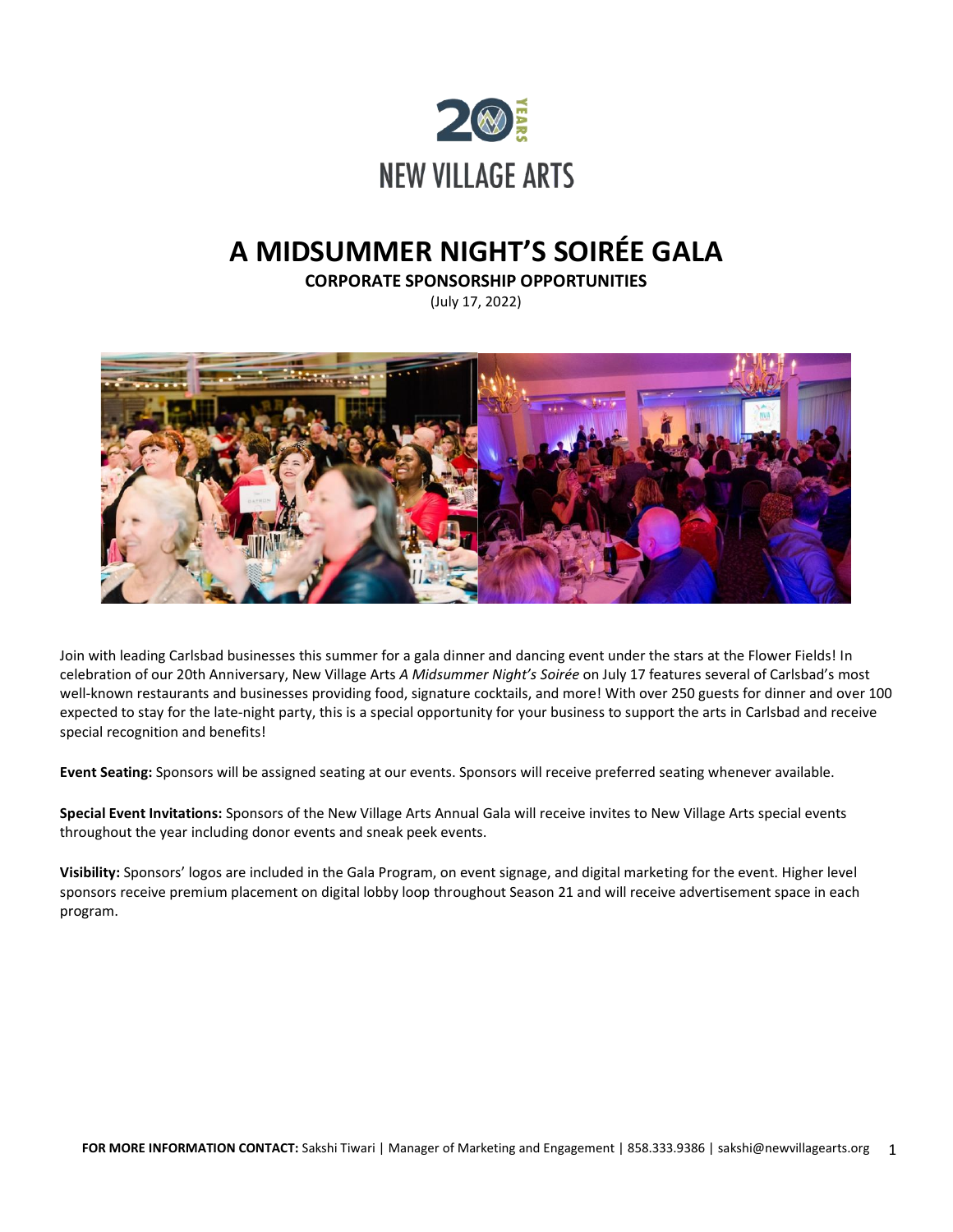

### 2787 State Street Carlsbad, CA 92008 |www.NewVillageArts.org 760.433.3245

| <b>SPONSORSHIP BENEFITS</b>                            |                                                                                   |                                                         |                                                       |                                                        |                                                        |                                                    |
|--------------------------------------------------------|-----------------------------------------------------------------------------------|---------------------------------------------------------|-------------------------------------------------------|--------------------------------------------------------|--------------------------------------------------------|----------------------------------------------------|
| <b>SPONSORSHIP TITLES EXECUTIVE</b><br><b>BENEFITS</b> | \$15,000<br>\$12000 tax deductible                                                | <b>SPONSOR</b><br>\$10,000<br>\$8000 tax deductible     | <b>PRODUCER</b><br>\$7,500<br>\$6000 tax deductible   | <b>CO-PRODUCER</b><br>\$5,000<br>\$4100 tax deductible | <b>DIRECTOR</b><br>\$2,500<br>\$2050 tax deductible    | <b>ENSEMBLE</b><br>\$1,000<br>\$850 tax deductible |
| <b>Complimentary Tickets</b>                           | 10 tickets to NVA's<br>Annual Gala                                                | 8 tickets to NVA's<br>Annual Gala                       | 6 tickets to NVA's<br>Annual Gala                     | 4 tickets to NVA's<br><b>Annual Gala</b>               | 2 tickets to NVA's<br><b>Annual Gala</b>               | 4 tickets to Night<br>Owl Gala                     |
| Recognition                                            | Donor spotlight in<br>email and social<br>media                                   | Donor spotlight in<br>email and social<br>media         | Donor spotlight in<br>email and social<br>media       | Live<br>acknowledgement at<br>the Gala                 | Live<br>acknowledgement acknowledgement<br>at the Gala | Live<br>at the Gala                                |
| Recognition                                            | Full 2 page spread ad<br>in Gala Program                                          | Full page ad in Gala<br>Program                         | Half page<br>advertisement in Gala<br>Program         | Name recognition in<br>the upcoming season             | Logo recognition<br>in Gala Program                    | Name recognition<br>in the upcoming<br>season      |
| Recognition                                            | Headline billing<br>recognition                                                   | Live<br>acknowledgement at<br>the Gala                  | Live<br>acknowledgement at<br>the Gala                | Quarter page ad in<br>Gala Program                     | Name recognition<br>in the upcoming<br>season          | Name recognition<br>in Gala Program                |
| Recognition                                            | Live<br>acknowledgement at<br>the Gala                                            | Premium name<br>recognition                             | Premium name<br>recognition in the<br>upcoming season |                                                        |                                                        |                                                    |
| Recognition                                            | Premium name<br>recognition                                                       | Premium name<br>recognition in the<br>upcoming season   |                                                       |                                                        |                                                        |                                                    |
| Gala Spotlight                                         | Speech opportunity<br>OR welcome letter<br>from CEO/President in<br>Galan Program | Welcome letter from<br>CEO/President in Gala<br>Program |                                                       |                                                        |                                                        |                                                    |